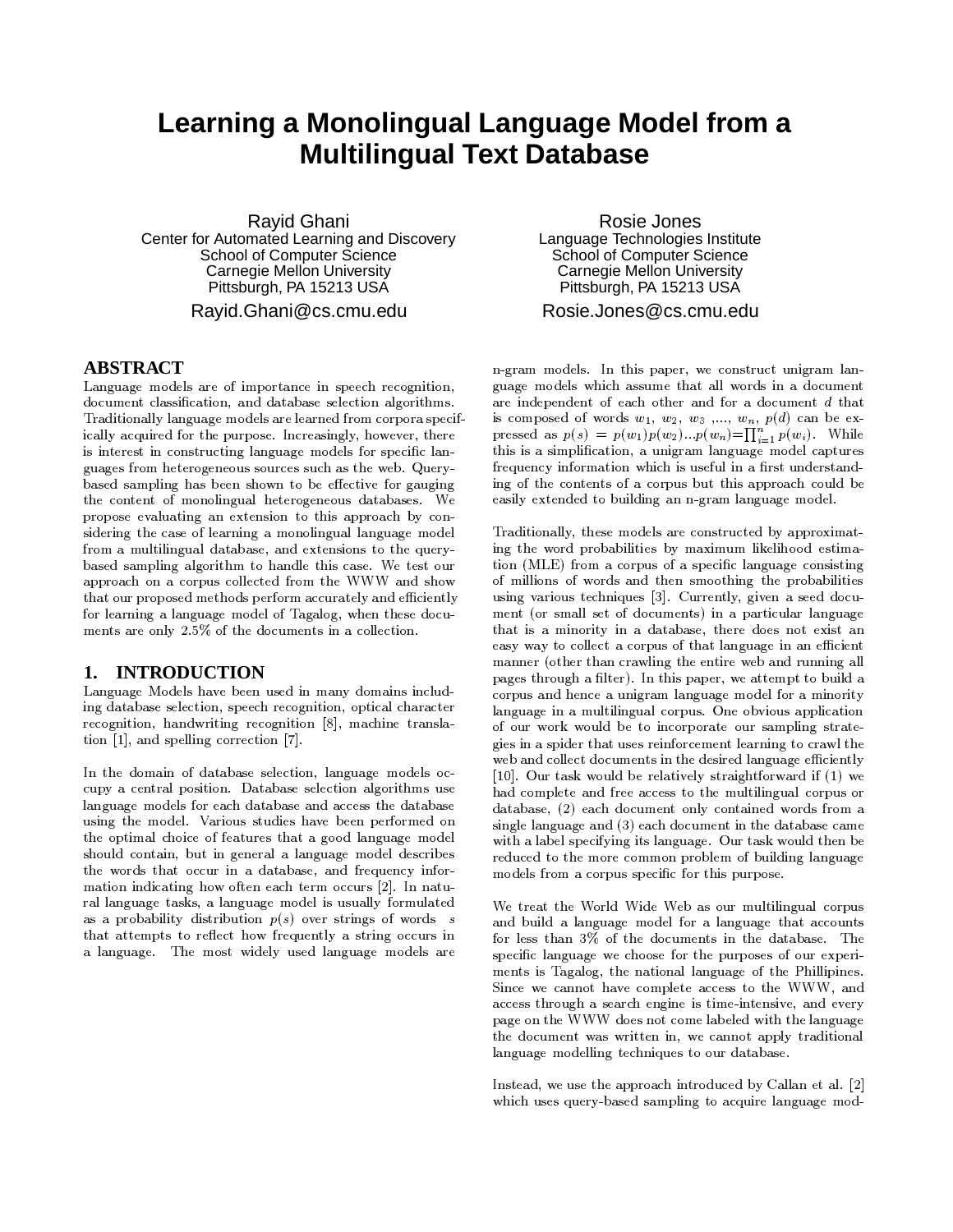els from multiple databases. Query-based sampling is motivated by the fact that word occurrences follow a highly skewed distribution, with a few words occurring very often, and most words occurring rarely. In the light of evidence suggesting that the important vocabulary words occur frequently in a database  $[5, 9, 13]$ , it is probable that these words might be acquired by sampling. Callan et al. show that if queries can be run and documents retrieved, then it is possible to sample the contents of each database in a way that will produce an accurate language model for the database.

We extend query-based sampling and compare several variants of importance sampling for creating a language model of Tagalog from a corpus created by gathering web pages from the WWW. We run experiments with several sampling strategies, evaluating the language models created. We find that a simple approach can be used to iteratively build up a language model of the minority language. By selecting a query term with probability proportional to its frequency in the collection built so far, we can quickly obtain documents which give us useful vocabulary and term frequency information. We used a language model constructed on the entire set of possible minority language documents to evaluate those constructed by sampling.

#### $2.$ **MODEL**

We refer to the minority language that we are building a language model of as  $M$ . The set of documents in a language other than  $M$  we call  $O$ . We refer to unique strings in our vocabulary as words and occurrences of these words as terms. The unigram language model we construct is a multinomial over the words and we use the terms multinomial and unigram language model interchangeably.

The model we build is a multinomial over all the words in the minority language M. As we are building a unigram language model, we only use single words for our features. We assign unseen words a probability of zero, and do not perform any smoothing. Though smoothing is a common feature when constructing language models, we believe that since the number of relevant documents in our database is very small, we can acquire most of the vocabulary by sampling and thus do not need to rely heavily on smoothing. It would be quite straightforward to add smoothing to our approach should the need arise in a particular implementation.

To evaluate the language model created by sampling, we acquire a set of documents labeled as belonging to the language M. We calculate the true parameters of the multinomial over words for M by taking the maximum likelihood estimate of the probabilities (i.e. by using the raw frequency statistics to calculate the probabilities, without smoothing.) It is expected that the word frequencies for the words in M would follow the Zipf distribution as is the case with most languages [2]. The multinomial language model estimated in this way from our entire database we will call  $LM_M$ . The vocabulary defined by this multinomial we will call  $v_M$ . The multinomial constructed from O may or may not follow a Zipf distribution, since this collection may span multiple languages. We will primarily be interested in the vocabulary  $v_M$  which we expect to intersect only very sparsely with

that of  $v_{\circ}$ .

#### 3. METHODOLOGY

We start with an example document from  $M$  (the set of documents in the target minority language), and one from  $O$  (the set of other documents). We then build a language model for  $M'$  (the current sample of  $M$ ), which we will call  $LM_{M'}$ , as well as  $LM_{O'}$  based on the sample O'. Based on these, we create a one or two-word search query, and retrieve a document to add to the corpus. We filter (classify) the document retrieved using the current language models, into either the minority or other language class, then iterate. To evaluate corpus construction, we build a unigram language model over the entire set of possible target minority documents  $M$ . We call this the true model, as it represents the knowledge we would have about  $M$  if we sampled all possible  $M$  documents in the collection. Its language model is written  $LM_M$ .

#### 3.1 General Algorithm

- 1. Select one seed document from each of  $M$  and  $O$ .
- 2. Build language models for  $M'(LM_{M'})$  and  $O'(LM_{O'})$ from the seed documents.
- 3. Sample a document from the database.
- 4. Use the language filter to decide whether to add the new document to the list of documents in  $M$ , or those in  $O$ .
- 5. Update the language models for  $LM_{M'}$  and  $LM_{O'}$ .
- 6. If the stopping criterion has not been reached, go back to Step 2.

The two important steps for our method are  $(3)$  and  $(4)$ . We discuss the various sampling strategies used in the next section, and the filter we use to decide whether a document is in Tagalog is discussed later. In step (3), we do separate runs of our experiments by performing sampling both with and without replacement. Sampling with replacement simulates duplicates which occur on the web with reasonable frequency, avoids the need for duplicate detection, and simplifies the underlying statistical sampling model. Also, for a small corpus, sampling with replacement is prone to the danger of sampling the same documents multiple times and the resulting language model would then be far from the true one. Sampling without replacment imitates using a search engine to query the web and remove all duplicates of the same web page. This removes the possibility of sampling a document more than once. We did not perform extensive experimentation with stopping criteria, but found that there were detectable plateaus in the amount of information acquired with each sample.

#### 3.2 Sampling Methodologies

Our goal is to sample a representative variety of examples of documents in Tagalog with a minimum number of queries. Our approach can rely on the high-dimensionality of the problem, along with the fact that most dimensions (vocabulary) from the two models are not shared and for that reason, we use variants of importance sampling.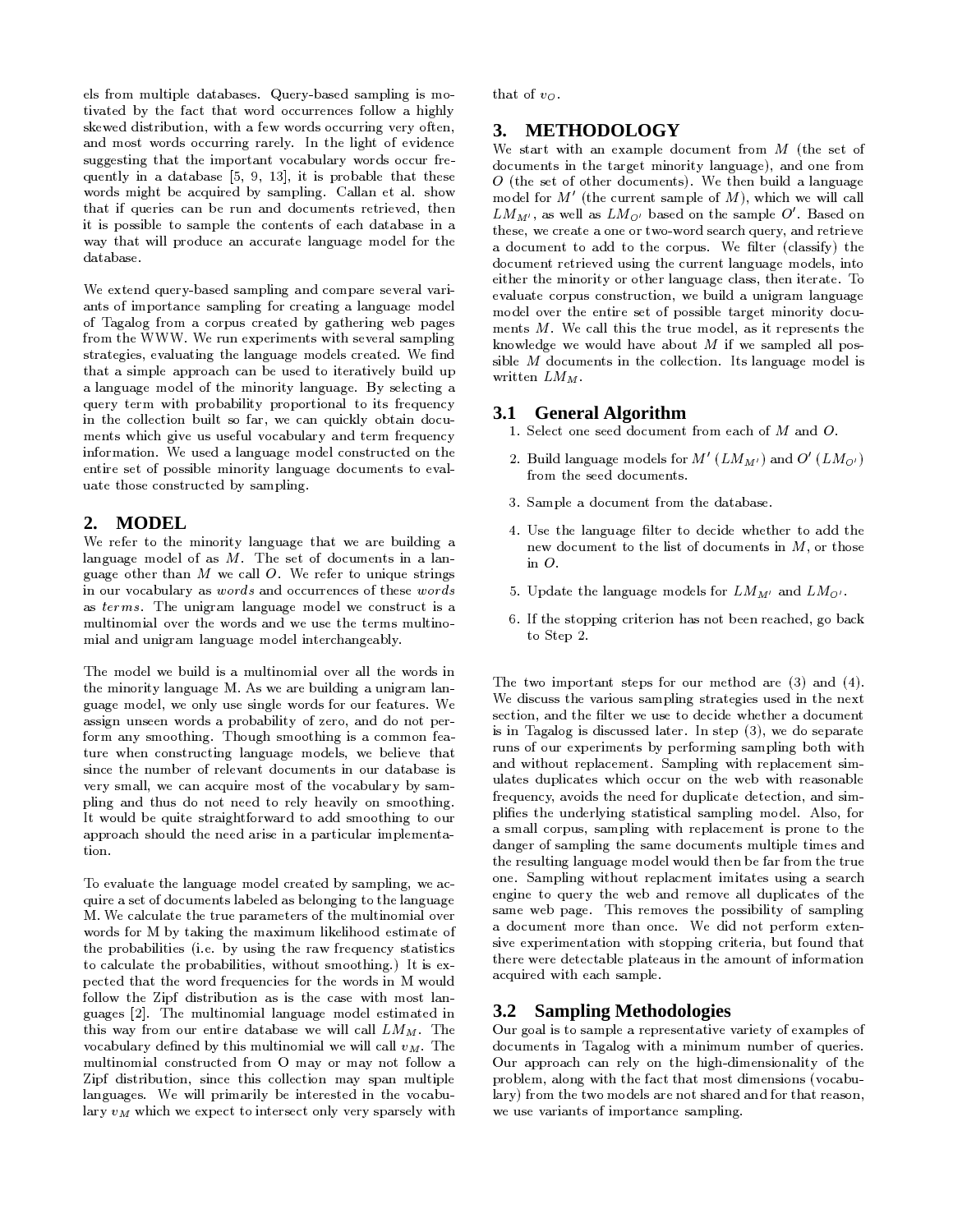Importance Sampling [11] is useful when  $T(X)$ , the true word distribution, cannot be sampled directly but still needs to be estimated. Instead a distribution  $S(X)$  that is easy to sample from and approximates the true distribution is used. The process comprises of two steps:

- 1. Drawing samples  $x_1,...,x_m$  from the approximate distribution  $S(X)$
- 2. Approximating  $T(X)$  by weighting the samples  $x_i$  according to  $w_i = T(x_i)/S(x_i)$ , that is approximating the overall distribution by weighting according to local measurements of it.

We use several strategies including random sampling and adaptive query-based sampling for step 1 of the importance sampling. Our query is a projection onto one or more dimensions of the feature space. Adaptive Sampling has also been used in other areas including ocean forecasting [4] and environmental monitoring [12] and has been shown to perform well for tasks in which sampling is expensive, the target class is rare, and target examples are clustered together in feature space.

For the second step of importance sampling, we evaluate each sample (document) using  $T(x_i)$  (a language filter) and set the corresponding  $w_i$  to 1 if the document belongs to the target language and 0 otherwise. This process downweights the samples which are outside the target language and increases the importance of the others.

We will build a corpus of documents in language  $M$  by sampling documents from the entire database  $D$ . A random selection of documents from D will not suffice since most would not be from  $M$ . Applying a language filter would allow us to construct the corpus of those from  $M$ , but only very slowly. A more efficient approach is to ensure that most of the documents we examine are from  $M$ . The intersection in vocabulary of  $M$  and  $O$  is very small. Thus, selecting documents with vocabulary in  $LM_M$  and not in  $LM_O$  is likely to give us documents in language  $M$ . This is the basis for our methods for sampling. Note that all query-based sampling methods we employ are followed by a language filter described in Section 3.3. Thus it is not imperative that a sampling method choose documents in  $M$  at every sampling iteration. However, the more frequently it does, the faster and more efficient corpus creation will be.

Table 1 gives an overview of the query-based sampling methodologies in our experiments. We use uniform random sampling as a baseline for our more "intelligent" sampling techniques. Since only 2.5% of the documents in our experimental corpus belong to  $M$ , we expect a document picked at random to probably belong to  $O$ . This also serves as motivation for our problem since if a crawler is deployed on the WWW to sample pages at random, it is very unlikely that it is going to find enough web pages in Tagalog to build a corpus for an accurate language model in a reasonable amount of time.

When picking the most-frequent word according to  $LM_{M'}$  $(w_{maxP_{M'}})$  or  $LM_{O'}(w_{maxP_{O'}})$  we simply take the word

Table 1: Query construction methodologies.  $w_{maxP_{M'}} =$  $argmax_{w_i} P(w_i|LM_{M'})$  is the most probable word according to the language model for the current sample  $M'$ ; similarly for  $w_{maxP_{O}}$ . These correspond to the words most frequently seen in the sampled corpora constructed so far.  $w_{randP_{M'}}$  is a word chosen randomly, with probability proportional to its frequency in the current sample  $M'$  similarly for  $w$ 

| $\ldots$ , similarly for $w_{\text{r}anar_{\Omega}}$ . |                  |                       |                    |  |
|--------------------------------------------------------|------------------|-----------------------|--------------------|--|
| Query                                                  | Include          | Exclude               | Sample             |  |
| Method                                                 | word             | word                  | Query              |  |
| random                                                 |                  |                       |                    |  |
| most-                                                  | $w_{maxP_M}$     |                       | $"+s\overline{a}"$ |  |
| frequent                                               |                  |                       |                    |  |
| unigram                                                | $w_{randP_{M'}}$ |                       | $"+mga"$           |  |
| most-                                                  |                  |                       |                    |  |
| frequent-                                              | $w_{max}P_{M}$   | $w_{max}P_{\alpha}$   | $"+sa -de"$        |  |
| exclude                                                |                  |                       |                    |  |
| unigram-                                               |                  |                       |                    |  |
| exclude-                                               |                  |                       |                    |  |
| most-                                                  | $w_{randP_{M'}}$ | $w_{max}P_{\Omega}$   | $"+ang -de"$       |  |
| frequent                                               |                  |                       |                    |  |
| unigram-                                               |                  |                       |                    |  |
| exclude-                                               | $w_{randP_{M'}}$ | $w_{randP_{\bigcap}}$ | "+kanyang          |  |
| unigram                                                |                  |                       | $-{\rm more}$ "    |  |
|                                                        |                  |                       |                    |  |

seen most frequently in the sample of  $M'$  or  $O'$  constructed so far, that is, the most probable word according to the maximum likelihood estimated language model for the current sample. For M' this is given by  $w_{maxP_{M'}} = argmax_{w_i} P(w_i | LM_{M'}).$ 

In order to pick a random word according to the language model, we generate a number  $u \sim Uniform[0,1]$ . We then pick the word according to  $u$  and the cumulative distribution function (CDF) of the unigram  $LM_{M'}$  or  $LM_{O'}$ . This means that more frequently seen words in our sample so far are more likely to be selected, but that even rarely seen words have a small chance of being selected. Words unseen in the sample cannot be selected in this way.

When a query matches multiple documents, we pick one at random with uniform probability.

#### Document Filtering/Language Identifica- $3.3$ tion

Our sampling methodology assumes that we have an oracle to tell us whether a sampled document belongs to  $M$ (whether the document is in Tagalog), and thus whether to use it in building our next estimated language model. This oracle could be built using several different methodologies, two such being document filtering and language identification. Both of these topics have received attention from researchers for a long time and the purpose of this paper is not to conduct an in-depth study of which of these techniques is better or even to evaluate several techniques for our task. We construct a filter that just evaluates which distribution the document under consideration is most likely to have been generated from  $(M \text{ or } O)$  and assigns it the corresponding label. We do not use priors on the classes, but merely the vocabulary from the current estimated model. Our filter is updated at every iteration of the experiment.

The algorithm is as follows: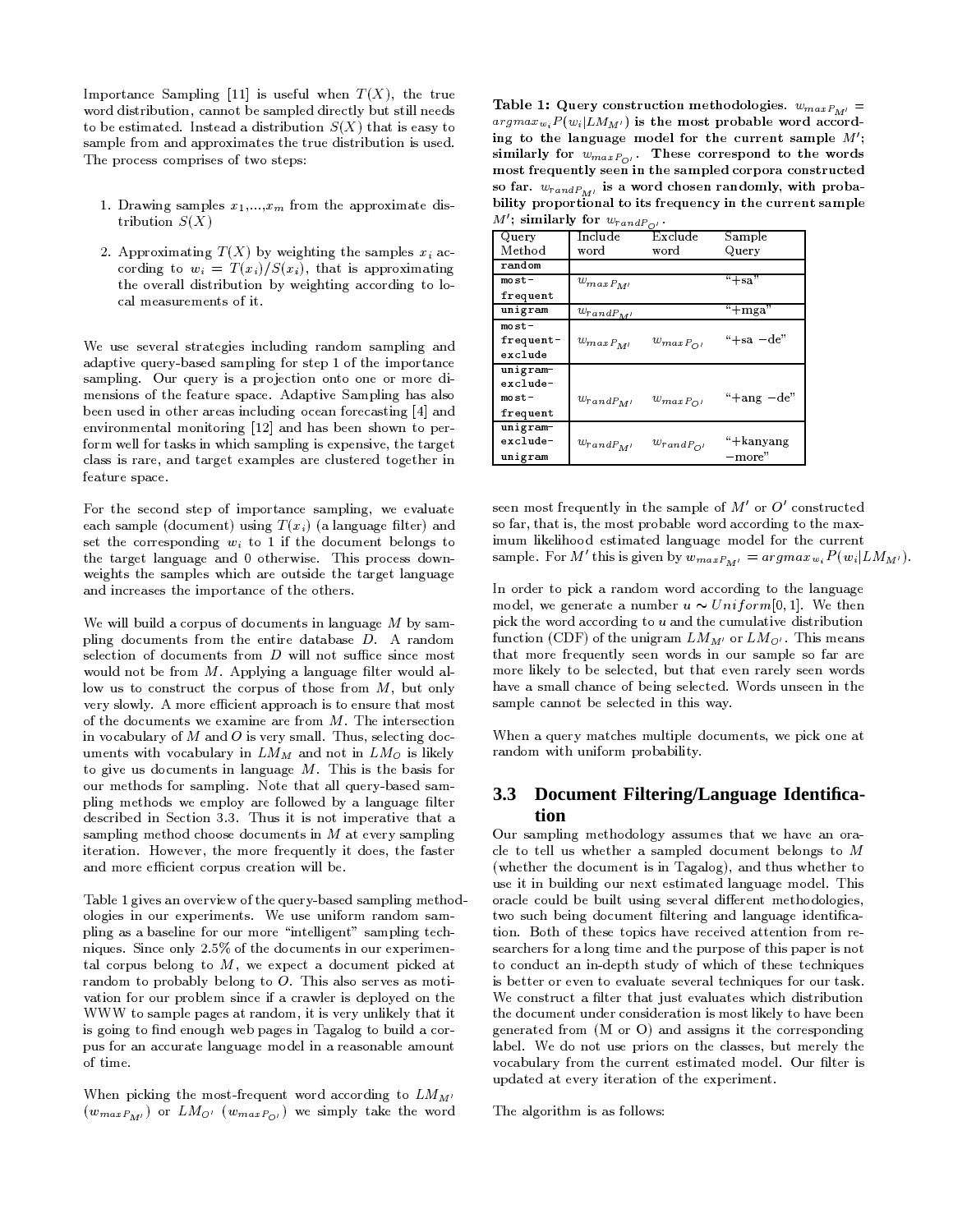- Count how many occurrences of words in the sampled document d are of words in the vocabulary in  $LM_{M'}$ .
- $\bullet$  Count how many occurrences of words in  $d$  are of words in the vocabulary in  $LM_{O'}$ .
- Assign the document to  $M'$  or  $O'$  according to which score is higher.

Note that this filtering technique corresponds to a statistical model in which classes  $M'$  and  $O'$  are given uniform priors, and each word in their vocabularies is equally likely to be generated, i.e. also has a uniform probability. We are finding the maximum likelihood class to have generated the document under these simplifying assumptions.

State-of-the-art techniques in language identification [6] and document filtering augment such techniques with characterbased trigram statistics and class priors. As we will discuss in section 6, our simple language filter was adequate, except when the seed document contained an unusually small number of words.

### **4. EVALUATION METRICS**

We will take the multinomial  $LM_M$  (the multinomial estimated from all documents in language  $M$  in our database) to be the true multinomial distribution for  $M$ .

We evaluate the language model constructed using various sampling strategies by comparing it to the true language model given by the Tagalog documents in our database. The measures we use to evaluate our language model are discussed in this section.

#### 4.1 Kullback Leibler Divergence

We measure the similarity between the true unigram lannguage model and the one constructed via our sampling by Kullback-Leibler (KL) divergence - a measure from information theory that represents the dissimilarity between two probability distributions, also called relative entropy. Let P and Q be two distributions over X. Q can be thought of as the learned model and P is the true model and X is the set of terms in the vocabulary. Then the Kullback-Leibler divergence is expressed as:

$$
KL(P||Q) = \sum_{i=1}^{n} Q(w_i) \log \frac{Q(w_i)}{P(w_i)}
$$
(1)

where  $KL(P || Q) >= 0$ , and  $KL(P || Q) = 0$  iff P and Q are equal. The Kullback-Leibler divergence can be considered as a kind of a distance between the two probability densities, though it is not a distance metric because it is not symmetric.

#### 4.2 Percentage of Vocabulary Learned

This metric measures the proportion of the terms in the actual vocabulary that are found in the learned vocabulary. We can expect this measure to be low when we start our sampling (close to zero) and as we sample relevant documents in M, the language model should cover more of the terms found in the true vocabulary. The Percentage of Vocabulary learned (Per) metric gives equal importance to all the terms in the vocabulary and thus is not a good match for text data because of the skewed distribution of terms in a corpus. According to Callan et al. [2], about 75% of the vocabulary of a text database are words that occur 3 times or less.

### 4.3 Cumulative Term Frequency (Ctf) Ratio

A better measure for the quality of the learned vocabulary is the Ctf ratio which gives a weight to each term that is proportional to its importance in the database. Ctf measures the proportion of database term occurrences that are covered by terms in the learned language model. For a learned vocabulary  $V'$  and actual vocabulary V, and  $f_i$  and  $f_j$  both frequency counts over the whole minority corpus, the Ctf ratio is

$$
\frac{\sum_{i \in V'} f_i}{\sum_{i \in V} f_i} \tag{2}
$$

## 5. DATA

Our dataset consisted of 16.537 documents collected from the web. This was broken down into 498 documents in Tagalog and 16,039 documents in other languages. The other language documents were in a mixture of Brazilian Portuguese and English.

We removed HTML mark-up and punctuation, converted capitalized letters to lower-case, and considered any string of remaining characters to be a word. The Tagalog subcollection has a vocabulary of 35,482 words, with a total of 281.379 term occurrences.

To find out how much of our Tagalog vocabulary intersected with English, we used the file /usr/dict/words which contains English words for spelling programs and can be found on all UNIX SYSTEMS. /usr/dict/words has a vocabulary of 45402 words. Of these, 5393 vocabulary items appeared in our Tagalog documents, accounting for 41,277 occurrences. The most frequent of these was "at", at 5659 terms, which is the Tagalog word for "and". The next most frequent was "the", which at 860 occurred on average twice per document. Tagalog documents contained some "internet" English" (phrases such as "site provided as a service supported by...", "..update site regularly to...", and so words such as "page", "www" and some English terms occurred in the multinomial. In total, 28,000 Tagalog vocabulary items were unique to Tagalog in our dataset.

#### 6. RESULTS

In this section, we present the results of our experiments comparing various query-based sampling strategies. We show that sampling using a query term chosen with probability proportional to its frequency in the current sample successfully finds more documents in the target language. This approach also gives a good coverage of vocabulary and terms. We also observed that is not important to the variance of results whether sampling is done with or without replacement. At a basic level, a sampling method which samples a large proportion of minority-language documents can be said to be a successful sampling algorithm, as it succeeds in finding a large number of documents in the target language.

Figure 1 shows the number of document sampled in Tagalog versus the total number of documents sampled, averaged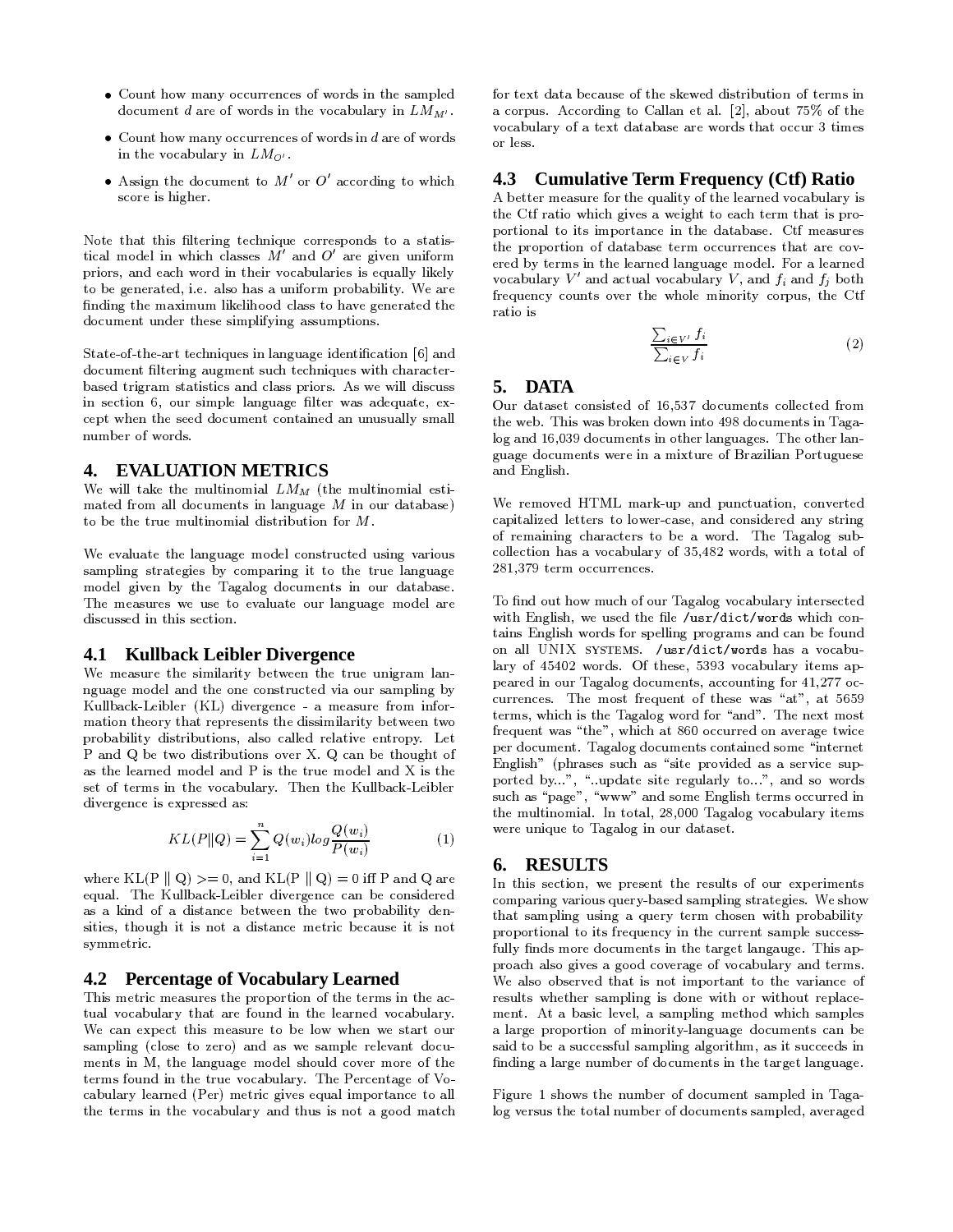

Figure 1: Random selection adds documents to the corpus and language model in the target minority language very slowly, relative to the number of samples taken at any point. Sampling documents containing a term chosen with probability proportional to its frequency in the corpus constructed so far has a near optimal rate of sampling documents in the target language.

over three runs of each algorithm with different seed documents. The "Oracle" sampling rate, in which every sampled document is in our target minority language is simply the line  $y = x$ . Since we are sampling without replacement, the number of Tagalog documents sampled cannot exceed the total number in our collection. Also shown is the default sampling rate, the expected number of minority documents to be sampled, given a particular sample size. This is the line  $y = x * 498/16547$ . Note that random sampling hugs the default line, as is to be expected. The multinomial and multinomial-exclude-multinomial methods sample significantly greater than the expected number of minority language documents. multinomial-exclude-most-frequent also samples effectively and levels off at the same point as the other two.

Note that most-frequent flattens out at just under 150 documents, failing to find the full range of possible minoritylanguage documents. As it finds a local maximum in the space of sample queries, it does not perform any extensive search to find new vocabulary items. By contrast, the other methods cover a variety of documents relatively quickly, and continue to explore the space of possible vocabulary more extensively.

As we can observe from Figures 2, 3, and 4, all the sampling schemes give sub-collections which model the true language model for Tagalog with increasing accuracy as more documents are added. However, as the number of documents sampled exceeds the pool of available target documents, the accuracy drops off. This is an important phenomenon to be aware of when sampling for very rare languages. We did not implement stopping criteria in these experiments, though a natural metric to use would be intersection of vocabulary in the minority and other models, which increases as saturation is reached.

This pattern is reflected in the decreasing KL divergence



Figure  $2:$ Sampling according the multinomial-exclude multinomial gives consistently better KL values than the other methods.



Figure 3: Consistently using the most frequent term as part of the query leads to algorithm convergence with a smaller percent of possible vocabulary terms seen. This reflects the mixed and overlapping vocabulary between the minority language and other languages in the corpus.

and increasing Percentage Learned (Figure 3) and Ctf values (Figure 4). It is interesting to note that the schemes using the multinomial outperform the rest of them throughout the experiments. As the number of documents sampled increases, multinomial-exclude-multinomial performs better than the others.

All results we have shown were under the condition of sampling without replacement. Since our sampled corpus at each iteration was a relatively large proportion of the total Tagalog sub-corpus size, we would expect the variance in our estimate to be higher if we sample with replacement. However, sampling with replacement is algorithmically simpler, since we need not explicitly check whether a document has been seen already, nor perform duplicate detection. Note that neither approach gives an independent identically distributed sample of documents since the document sampled at each iteration is dependent on the set of documents seen so far.

Figures 5 and 6 show three runs with different initial Taga-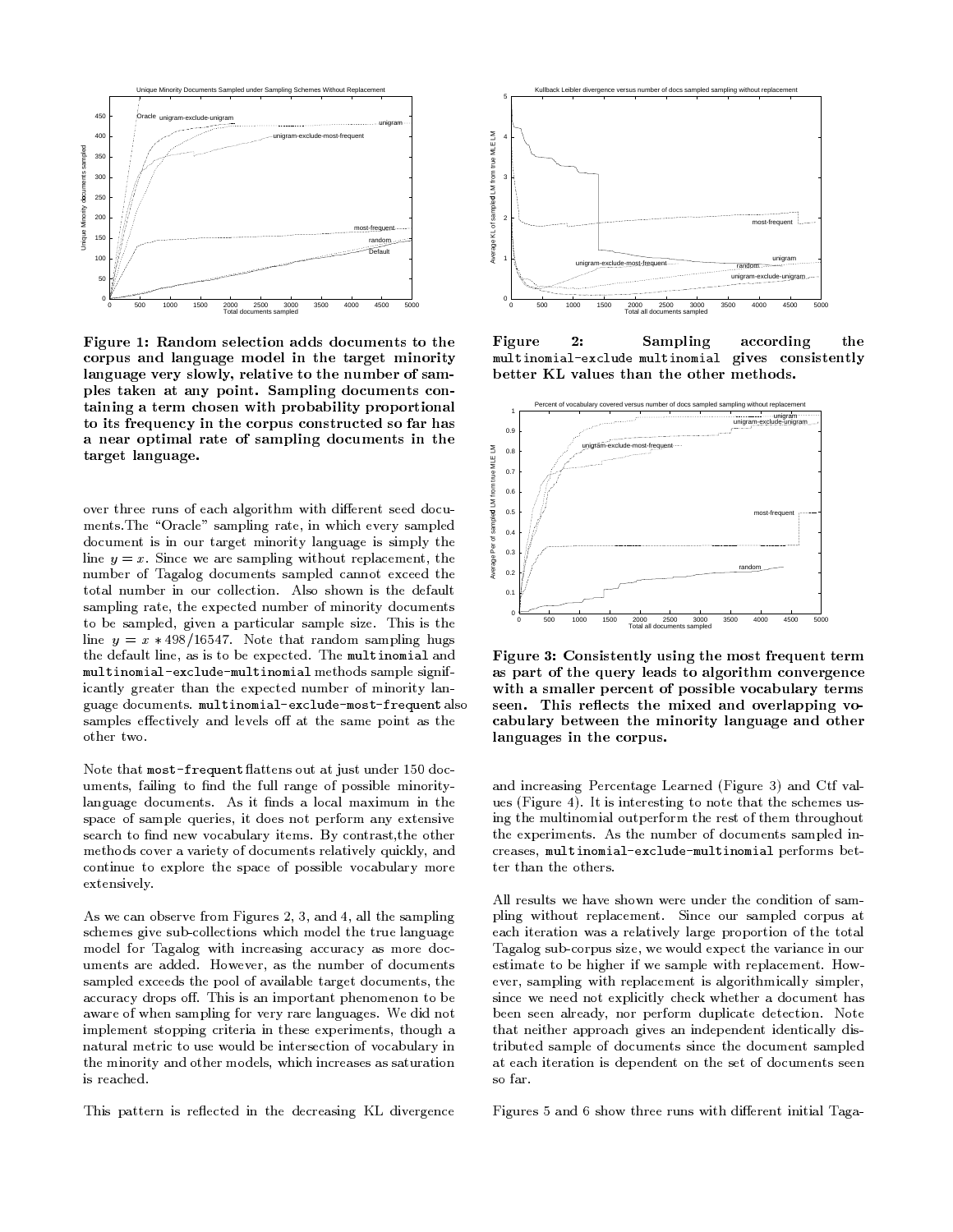

Figure 4: In term coverage ratio, the multinomial sampling techniques perform comparably, and better than techniques incorporating the most frequent term.



Figure 5: Sampling without replacement shows relatively small variance across three runs with different initial Tagalog documents and random seeds.



Figure 6: Sampling with replacement also shows relatively small variance across three runs with different initial Tagalog documents and random seeds.

log documents and random seeds, for the cases of sampling without replacement, and sampling with replacement respectively. The variance is not substantially different in either case. Thus it may be adequate to perform the algorithmically simpler operation of sampling with replacement for corpus and language model construction.

Not shown here are the results of an experiment in which we deliberately chose a very unusual Tagalog document as our seed document. It contained only two distinct words. In this case, our language filter assigned the first sample Tagalog document to the Other class, and then never recovered. Thus for degenerate seed documents our filtering can break down, and fail to allow the sampling algorithm to perform adequately. We do not expect this to be the case in general.

#### **DISCUSSION** 7.

An interesting question is whether our techniques give us a random selection of documents from language M. Consider the following simplified model:

- documents in M are generated by sampling with replacement according to a multinomial over unigrams
- $\bullet$  unigrams in M are conditionally independent given the language M

In this special case, the method of selecting any term unique to M, and then selecting a random document containing that word will indeed give us a random selection of documents in M. If we can reliably filter, we do not even need to select a term unique to M.

Now replace the constraint that all words are conditionally independent given M with the following condition:

• there exists a set of pair-wise conditionally independent terms [optionally unique to M] which span M; i.e.

$$
\exists S = \{s_1, \dots s_k : \forall d \in M, \exists s_i \in d
$$
  
AND  

$$
\forall i, j, p(s_i, s_j | d \in M) = p(s_i | d \in M) * p(s_j | d \in M)\}
$$

then sampling from these terms would ensure a representative sample of documents from M.

The latter model is actually quite a reasonable one. Function words are frequently considered to be of little use in information retrieval tasks, as they are thought to occur relatively uniformly among documents. Thus a set of conditionally independent terms may consist of function words.

We found that the most frequent five words (in their lower case form) from our corpus of Tagalog ("sa", "ng", "ang", "na", "at") cover 393 of our 498 documents, while adding the next five words ("mga", "ay", "a", "ti", "ni") covers  $418$ documents.

We calculated a measure of the independence between pairs of the five most frequent words given these documents in M,